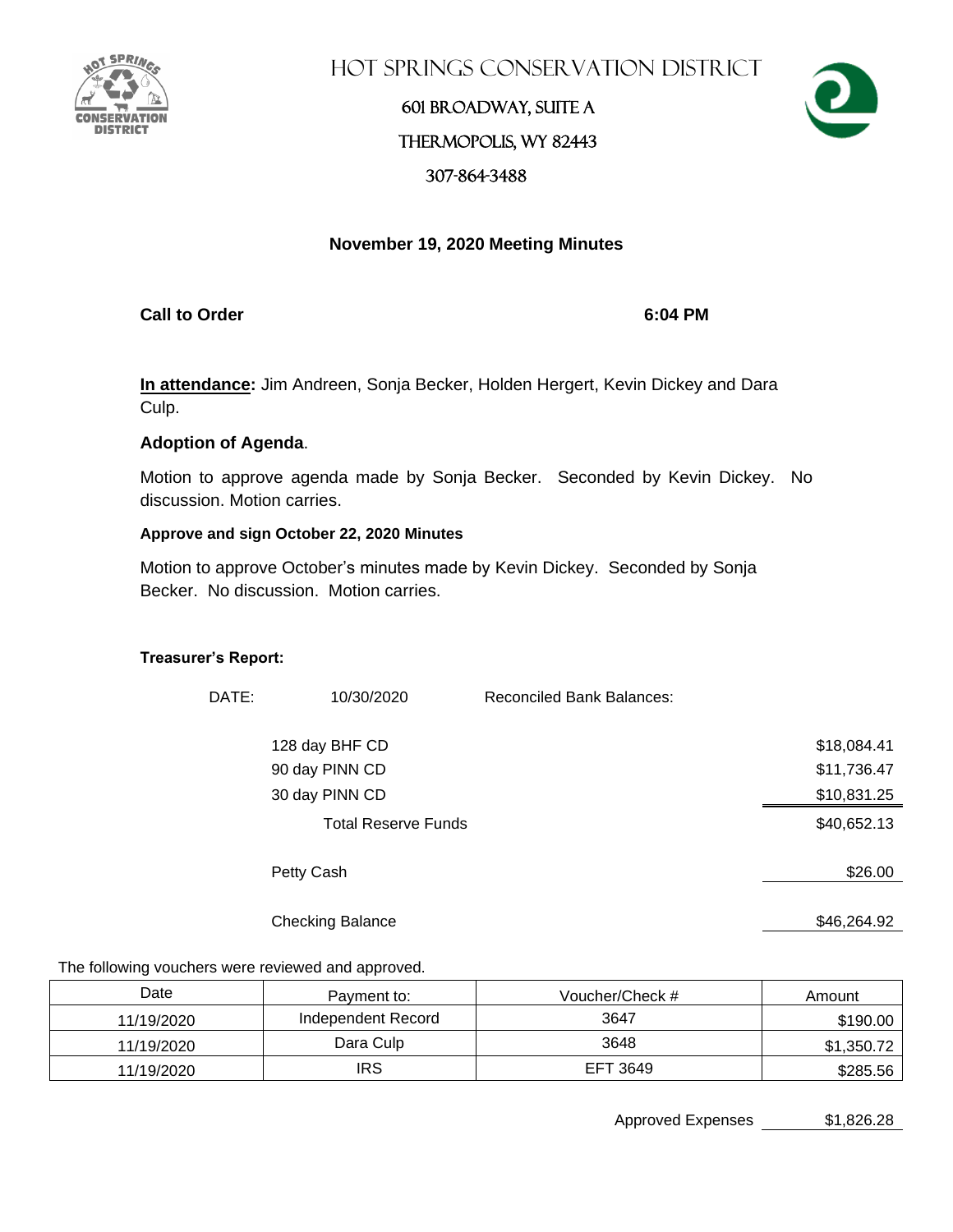

# Hot Springs Conservation District

# 601 Broadway, Suite A Thermopolis, WY 82443 307-864-3488



Deposits \$17,876.55

New Checking Balance \$44,438.64

TOTAL FUNDS \$85,116.77

#### **Oct deposits: \$.25 interest, \$5,356.30 Kirby Creek MPE grant, \$12,520.00 Owl Creek BMP grant**

After inspection of vouchers, Kevin Dickey moves to approve checks submitted for payment and for the treasurer's report to be filed for audit. Second by Sonja Becker. No discussion. Motion carries.

#### **Unfinished Business and New Business Combined**

HSCD/Red Lane election results – discussion, no action taken.

**NRCS Report from Holden Hergert**

**Correspondence – Sent & Received** 

Adjourn 6:24 PM

Next Scheduled Meeting December 17, 2020 with Red Lane.